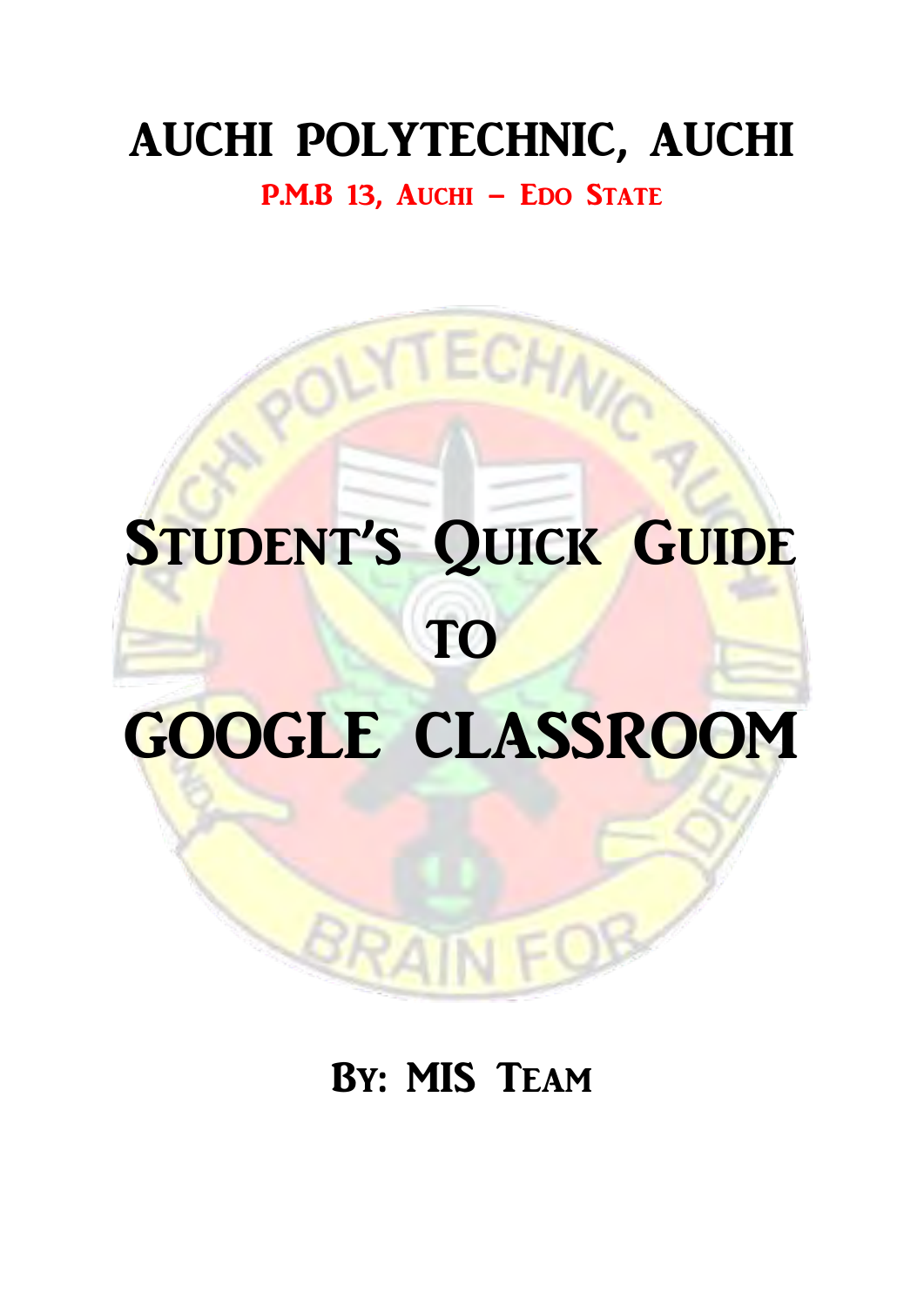#### **GOOGLE CLASSROOM**

**Google Classroom** is designed to help teachers and students communicate and collaborate, manage assignments paperlessly, and stay organized. Google Classroom is part of the Google Apps tools and is available to Google accounts.

#### **IMPORTANT NOTE:**

Students should contact their various course lecturers through their Class Reps for **Class Code(s)** to enable them Join Class(es).

Students can use their existing Gmail Account otherwise, Create a Gmail Account to Join a Class.

#### **FIRST LOGIN**

Go to classroom.google.com.

The first time you arrive at the Google Classroom website you will see a screen like the one below.

Scroll down and choose student as your role.

|                       | Classroom                                                                                                                                                                                                            |
|-----------------------|----------------------------------------------------------------------------------------------------------------------------------------------------------------------------------------------------------------------|
|                       | by Google<br>Classroom is a new tool in Google Apps for Education mat helps teachers create and organize assignments<br>quickly, provide feedback efficiently, and easily communicate with their classes. Learn More |
|                       |                                                                                                                                                                                                                      |
| You are signed in as: | et started using Classroom.<br>$l$ am $a$                                                                                                                                                                            |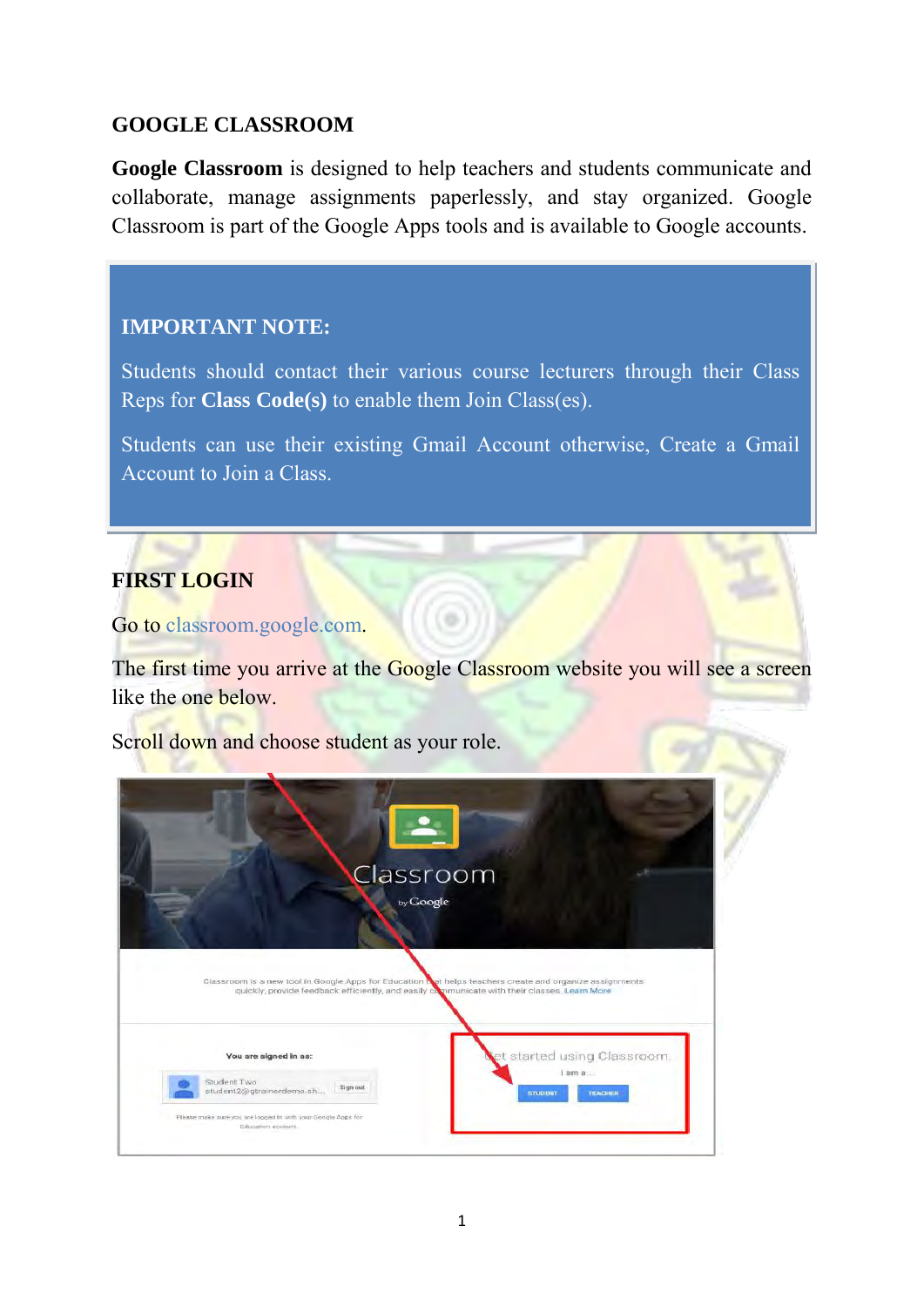#### **STUDENTS JOINING A CLASS**

- 1. There are several ways to get to Google Classroom.
	- **a.** Click on the multicolored squares at the top left of the screen  $\frac{11}{112}$  Apps
		- Click on the icon that says "Classroom"
		- NOTE: If the App is not there you will need to add it
		- Click on "Store"
		- Type in the box at the top Classroom and click ENTER on the keyboard



Click on FREE and then click ADD

**b.** If the multicolored squares are not there then click on the small squares on the right by where you previously signed into Google.  $\sim 100$ 

The menu will appear. Click on More in the gray along the bottom. Additional icons will appear.

| 8      |          | 31                  |                  |  |  |
|--------|----------|---------------------|------------------|--|--|
| Száith | Sites    | Calendar            |                  |  |  |
|        | $\equiv$ | $\blacksquare$      |                  |  |  |
| D-vs.  | Docs:    | Sheets              |                  |  |  |
| ▫      |          |                     |                  |  |  |
| Sites  |          |                     |                  |  |  |
|        | Sitte.   |                     |                  |  |  |
|        |          |                     |                  |  |  |
|        |          | Click on "Classroom | <b>CASSESSIN</b> |  |  |

2. When Classroom opens students will see their name and log in the lower left. They will need to click the blue button on the right that says "Student".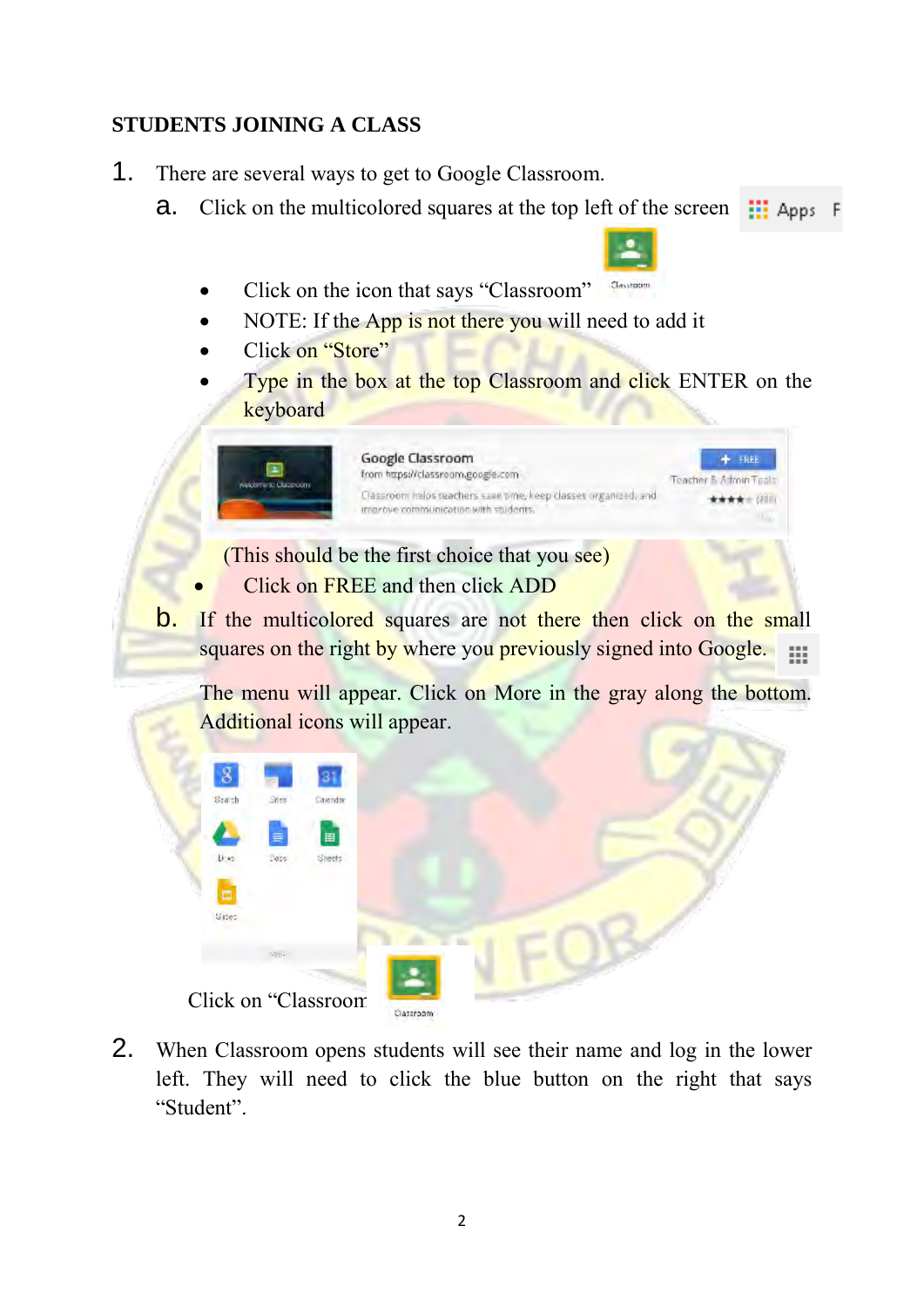

3. A welcome screen will appear. Students will need to click on the "+"sign that has an arrow stating "Join Your First Class!"



4. At this point a small white box will appear on the screen asking students to type in the class code the class code comes from the teacher's site.

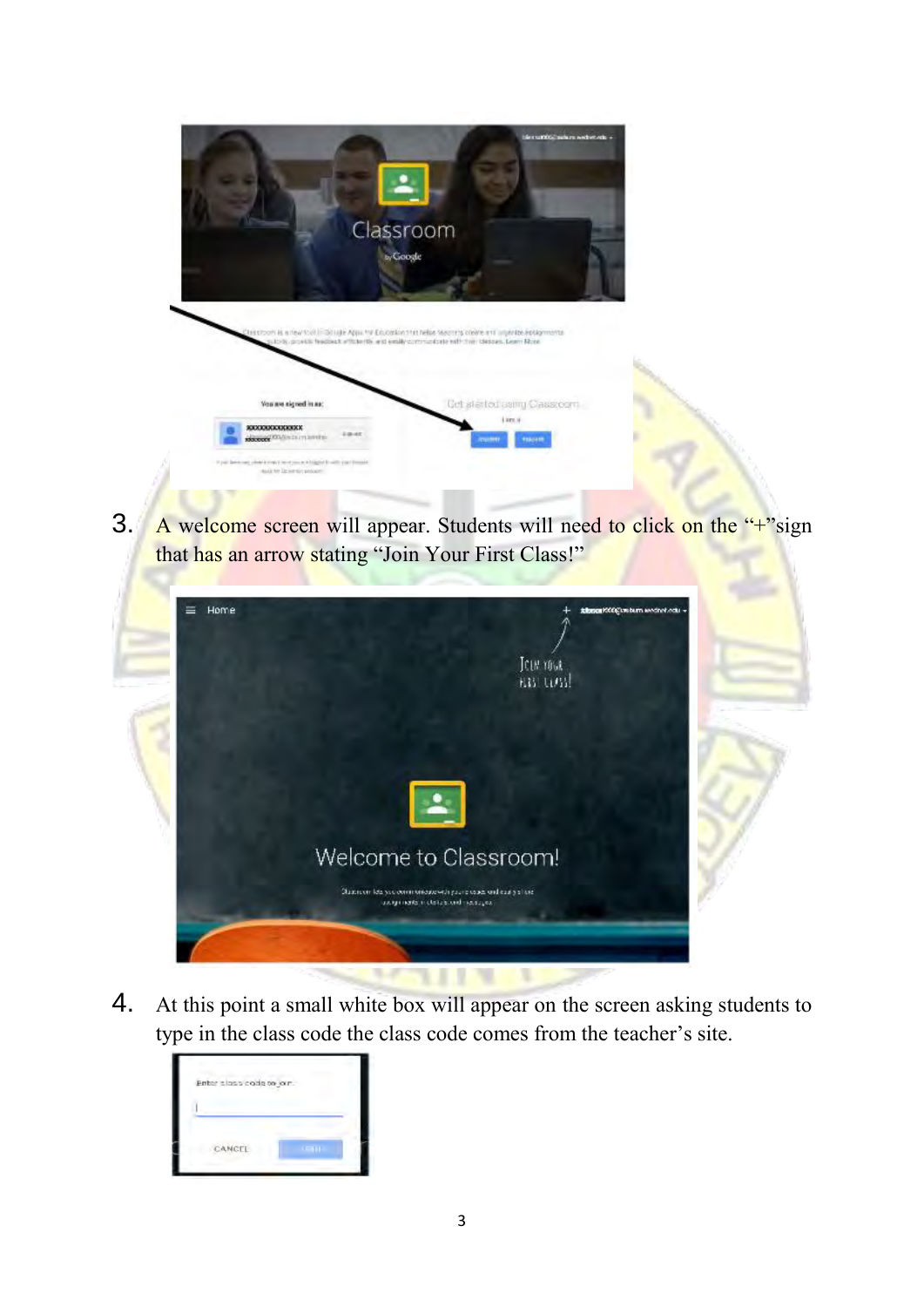- 5. Students type in the code (usually a mixture of letters and numbers)
- 6. On the teacher's Classroom page at the bottom left there is a box that says class code. This is what students type

| <b>CLASS CODE</b>                              |  |
|------------------------------------------------|--|
| Students can join the class<br>with this code: |  |
| $nhex1b =$                                     |  |

- 7. Students are then enrolled into the classroom and will receive a pop-up screen to ask if they want to take a tour.
	- **a.** The first destination on the tour is the 3 horizontal lines at the top left of the screen. This location would take the student out to their other classes if they had more than one.
	- **b.** The second destination on the tour is the place where students may type questions to the teacher or others about the assignments they have. This is not Facebook, Twitter, or any other social media place. Capitals, periods and good grammar should be observed. By posting here students may get answers from classmates how to do something before the teacher can get to them to help. i.e. "How to add a picture to a Google Doc?"
	- The last thing to do is to close the tour box.
- 8. Now listed are any assignments and instructions for students to do.



For the above assignments students would click on OPEN

9. There is another tour that will take students through how to do the assignments. Take tour.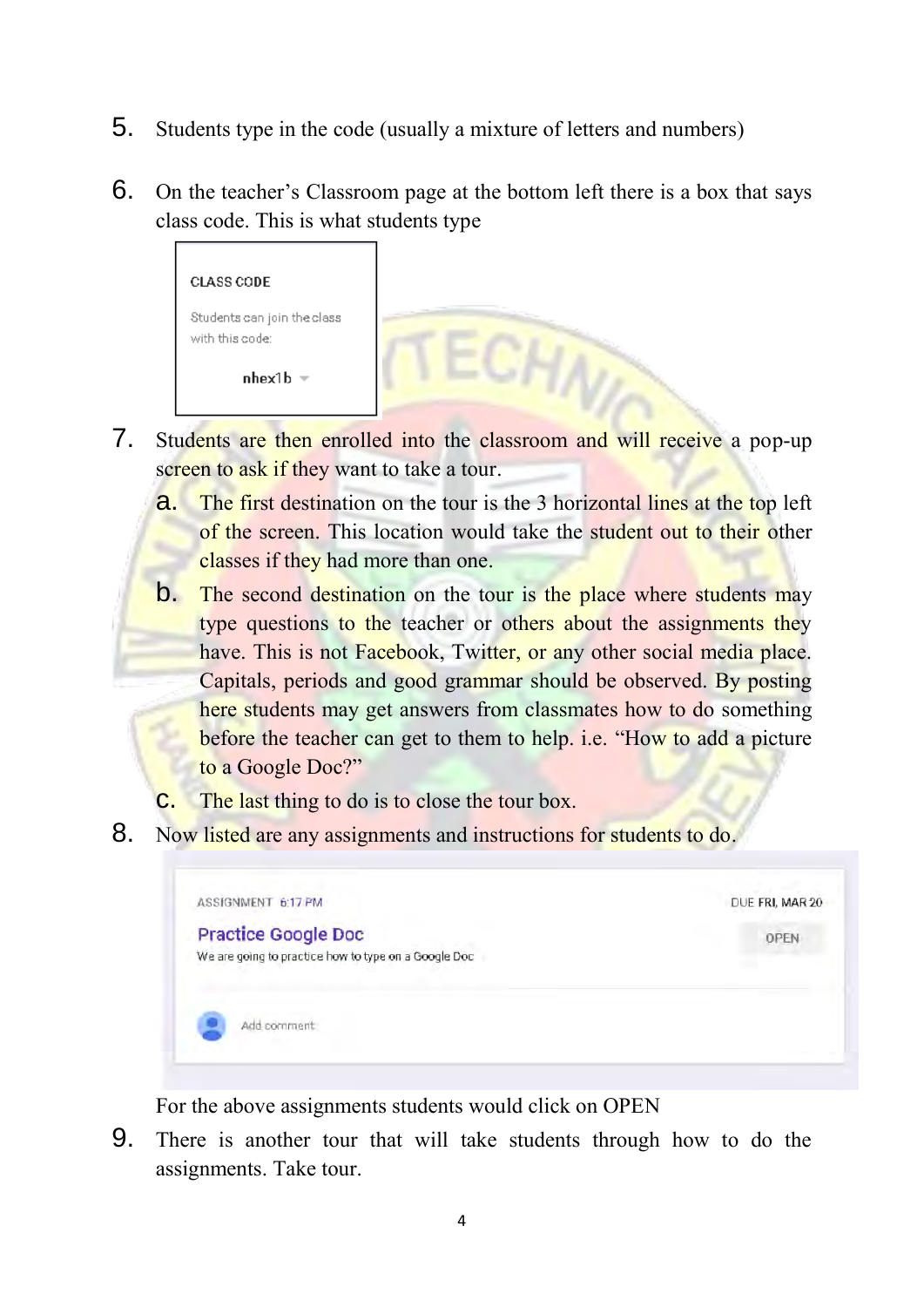10. Students click on the assignment (either the paper with the turned up blue corner or the title of the activity, or they may have to CREATE their own GOOGLE assignment)

| <b>Practice Google Doc</b>                                                   | DUE FRI, MAR 20 |
|------------------------------------------------------------------------------|-----------------|
| $ADD =$<br>CREATE =<br><b>TURN IN</b>                                        | <b>NOT DONE</b> |
| Files you add or create can be viewed and edited by your teacher.            |                 |
| Google Doc Practice - NXXXXXXXXXISS<br>Google Docs                           |                 |
| Add private comment                                                          |                 |
|                                                                              |                 |
|                                                                              |                 |
| 11. When they click on the assignment a new tab will open in Google.         |                 |
| Students will begin work. Notice the student's name in the top left of the   |                 |
| <b>document</b> (this is the name of the document with the student's name as |                 |



- 12. When students are done they simply close the ASSIGNMENT TAB
- 13. Once they are back inside classroom, they click on the blue button that says TURN IN